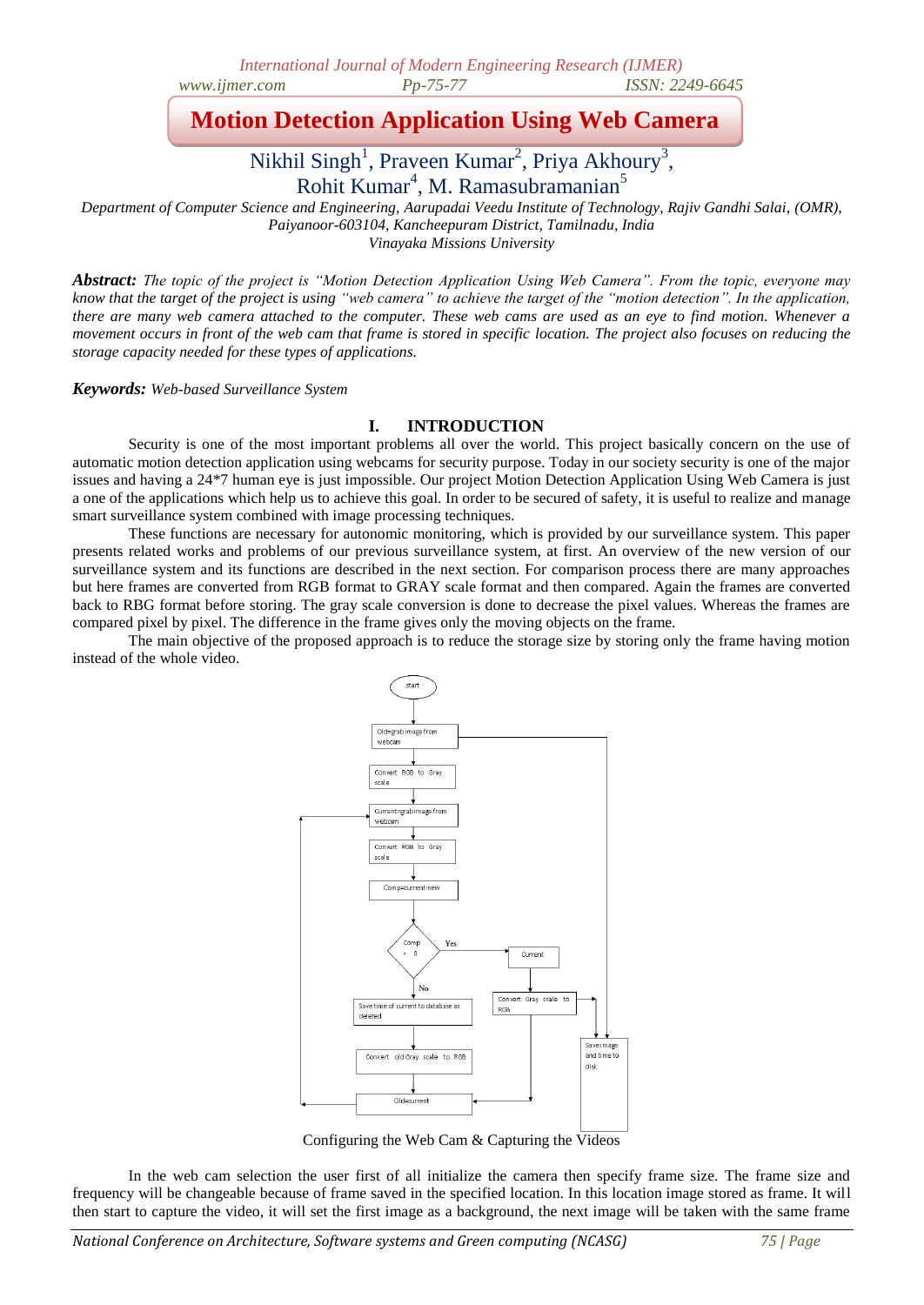size 'x' $\&$ 'y' i.e. width  $\&$  height. Now we have to calculate the image mean position and mean velocity. For any given frame of video, we can subtract the background image from it to check the motion (the detection for motion is purely pixel to pixel detection). Those pixels with a result near zero are treated as background and those pixels with a larger result are treated as foreground. Thus, once we have the model of the background image, this is simple, efficient, and easy to implement.

# **II. SYSTEM CONFIGURATION**

At first, by means of image processing for monitored data, it is illustrated whether remarkable changes between continuous sampled images happen or not. Secondly, through comparison of a series of monitored image from network camera, detection of dynamic changes from the previous image to no one is performed so that the signal for homing of camera's platform can be computed and sent to camera for controlling its platform. It is used to read data from an output Data Source of a Processor. It creates a processor and hook up the output. Instantiate and set the frame access codec to the data flow path. Get the output Data Source from the processor and hook it up to the Data Source Handler. It reads from camera and display information of each frame of data received. It uses the Java Media Framework to detect image capturing device. It locates the Locator =  $vfw://0$  to detect capture device using plugins.

#### **2. OVERALL ARCHITECTURE DIAGRAM**



Fig.1. Overall architecture

# **III. MOTION DETECTION MODULE**

Image processing has been done with the following procedures; two target images extracted from database are divided into fourth or ninth pieces of sub image, corresponding two pieces of sub image are compared with pixel-wise operations, and detection of dynamic changes can be performed based on the result whether compared two sub images are different or not.

#### **2. CAPTURING VIDEO:**

The capture video images must be specified the position x, y, width, height. This position calculates the images (frames). Position  $(x, y)$  indicating the mean position of the feature on the human body, as well as a mean velocity  $(vx, vy)$ .

#### **3. DETECTION OF MOTIONS**

In detection of motion process, first of all the background image (initial frame) must be converted into gray scale and then the current image is converted into the gray scale image since in a gray scale conversion the range of the color is from 0-256 only. Reducing the number of point features in each model evaluation requires us to be more intelligent about choosing them in the first place. It would be impractical to simply find the point motion throughout the entire image, and feed all resulting features to the model in a single evaluation. First of all, the number of features would be very large, giving poor performance.



*National Conference on Architecture, Software systems and Green computing (NCASG) 76 | Page*